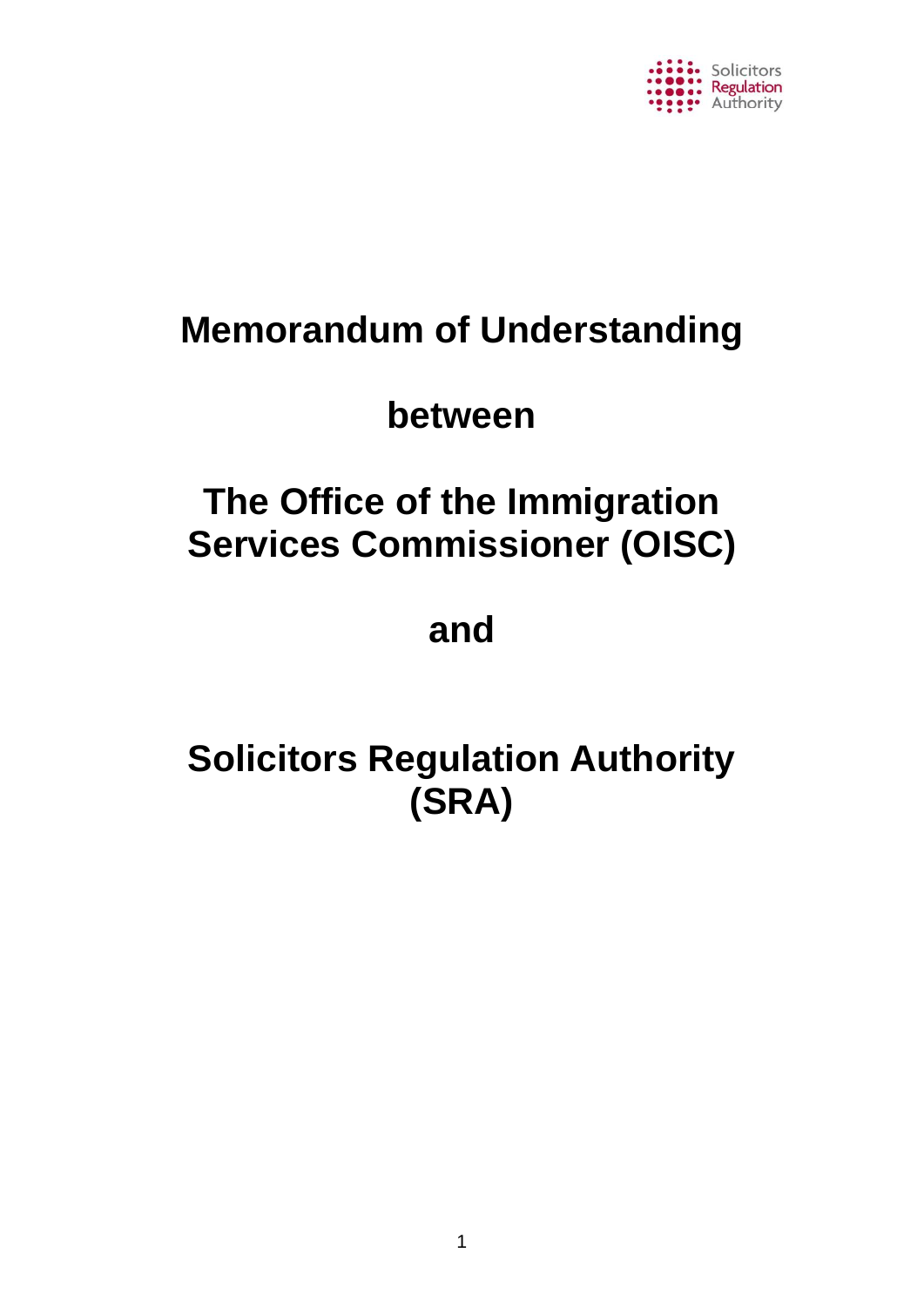

# **Introduction**

- 1. The Office of the Immigration Services Commissioner (OISC) and the Solicitors Regulation Authority (SRA) ("the parties") are committed to working together to achieve the appropriate public interest outcomes in the prevention, detection, investigation and prosecution of dishonesty and serious misconduct in the work of immigration as regulated by the SRA and the OISC. In support of that aim, this memorandum of understanding ("Memorandum") sets out the framework for effective liaison and communications between the OISC and the SRA.
- 2. The aims of this Memorandum include:
	- a. To assist both parties in their investigation, supervision and criminal prosecutions in the public interest so far as such assistance is lawful;
	- b. To provide a framework for the lawful flow of information between the SRA and the OISC;
- 3. The OISC and the SRA recognise and respect their differing duties, operational priorities and constraints, and confidentiality requirements. However, in the public interest they commit themselves to professional cooperation in preventing or taking action in relation to dishonesty or serious misconduct in immigration work.

#### **Legal status and effect**

- 4. Nothing in this Memorandum of Understanding shall, or is intended to:
	- a. create any legal or procedural right or obligation which is enforceable by either of the parties against the other; or
	- b. create any legal or procedural right or obligation which is enforceable by any third party against either of the parties, or against any other third party; or
	- c. prevent either of the parties from complying with any law which applies to them; or
	- d. fetter or restrict in any way whatsoever the exercise of any discretion which the law requires or allows the parties to exercise; or
	- e. create any legitimate expectation on the part of any person that either of the parties to this Memorandum of Understanding will do any act (either at all, or in any particular way, or at any particular time), or will refrain from doing any act.

Nevertheless, the parties are genuinely committed to pursuing the aims and purposes of this Memorandum in good faith, and intend to act in accordance with its terms on a voluntary basis.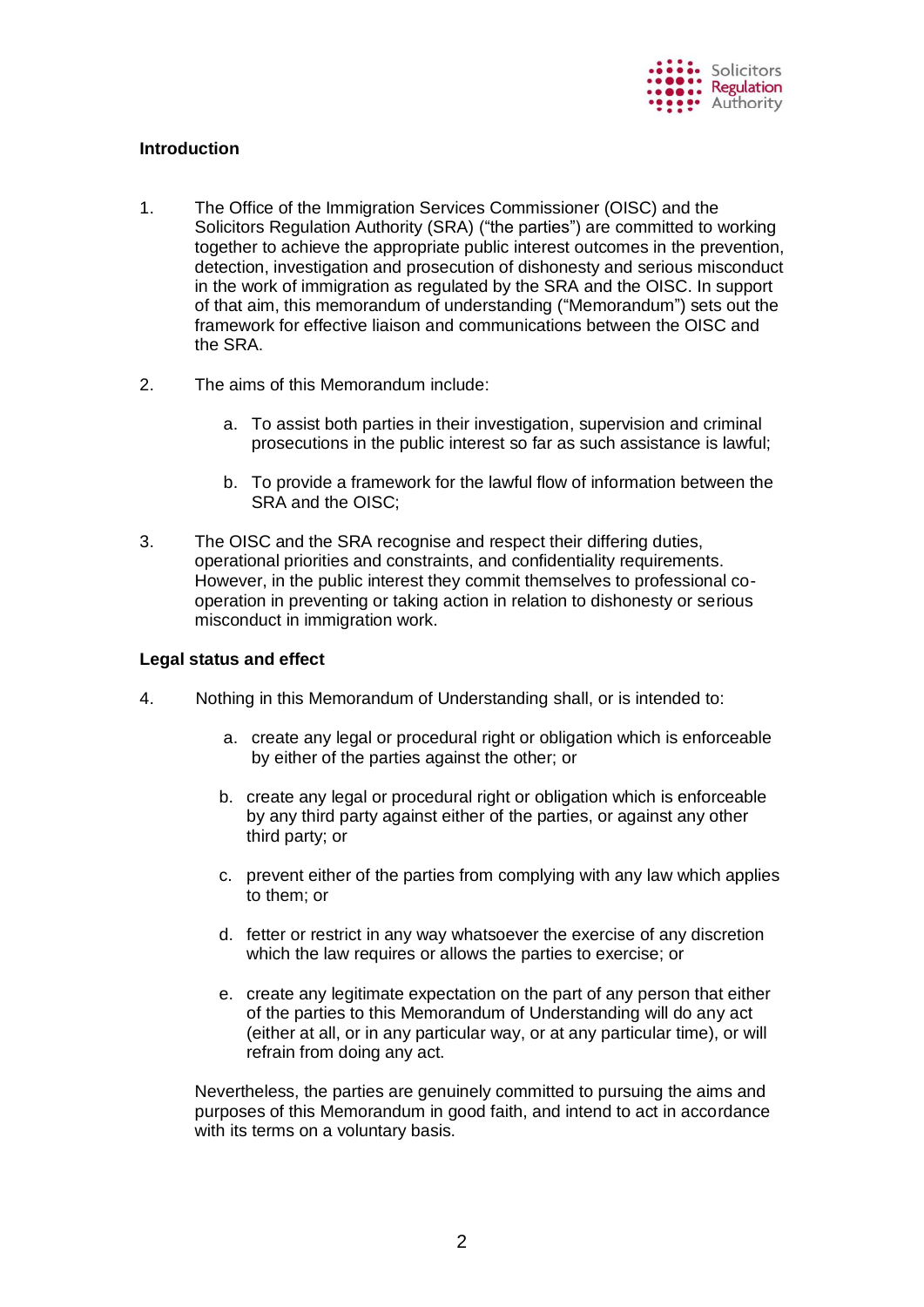

# **Roles and responsibilities**

- 5. The SRA is the independent regulatory body established by the Law Society for the regulation of legal services by law firms and solicitors in England & Wales. The SRA's powers arise from various statutes and regulations including the Solicitors Act 1974, the Administration of Justice Act 1985, the Courts and Legal Services Act 1990, the Legal Services Act 2007 and the SRA's Handbook:<http://www.sra.org.uk/solicitors/handbook/welcome.page>
- 6. The SRA has statutory and rule-based powers to require the production of documents or information, such as section 44B of the Solicitors Act 1974 and section 93 of the Legal Services Act 2007.
- 7. The SRA may inspect material that is subject to a law firm's client's legal professional privilege (LPP) or confidentiality but may only use such material for its regulatory purposes. The SRA also protects the LPP and confidentiality of clients. LPP material will not be disclosed by the SRA to any other person other than where necessary for its regulatory purposes. Material that is not subject to LPP may be disclosable in the public interest, in the absolute discretion of the SRA, including material comprising communications in furtherance of crime or fraud.
- 8. The OISC was established by the Immigration and Asylum Act 1999 (as amended) to ensure that those who provide immigration advice and services are fit and competent to do so. It may receive complaints about persons providing immigration advice and services irrespective of whether such persons are OISC regulated, or regulated by one of the Designated Qualified Regulators for the purposes of paragraph 1 of schedule 4 to the Legal Services Act 2007.
- 9. The OISC re-directs complaints related to solicitors practising in England and Wales to the Legal Ombudsman with whom it has an MOU. The Legal Ombudsman only handles service complaints about those solicitors and, under another MOU held with the SRA, re-directs disciplinary matters to the SRA.

# **Information sharing**

- 10. Where it is lawful and in the public interest to do so, the parties agree to disclose information to the other:
	- a. to enable the assessment of risk to the public such as to:
		- i. minimise the risk of poor quality or illegal immigration advice and services;
		- ii. minimise the risk of fraud or other criminality; and
		- iii. minimise the risk to clients.
	- b. so that alleged criminality, misconduct, breach of the SRA principles, or other failures are properly investigated and decided upon and,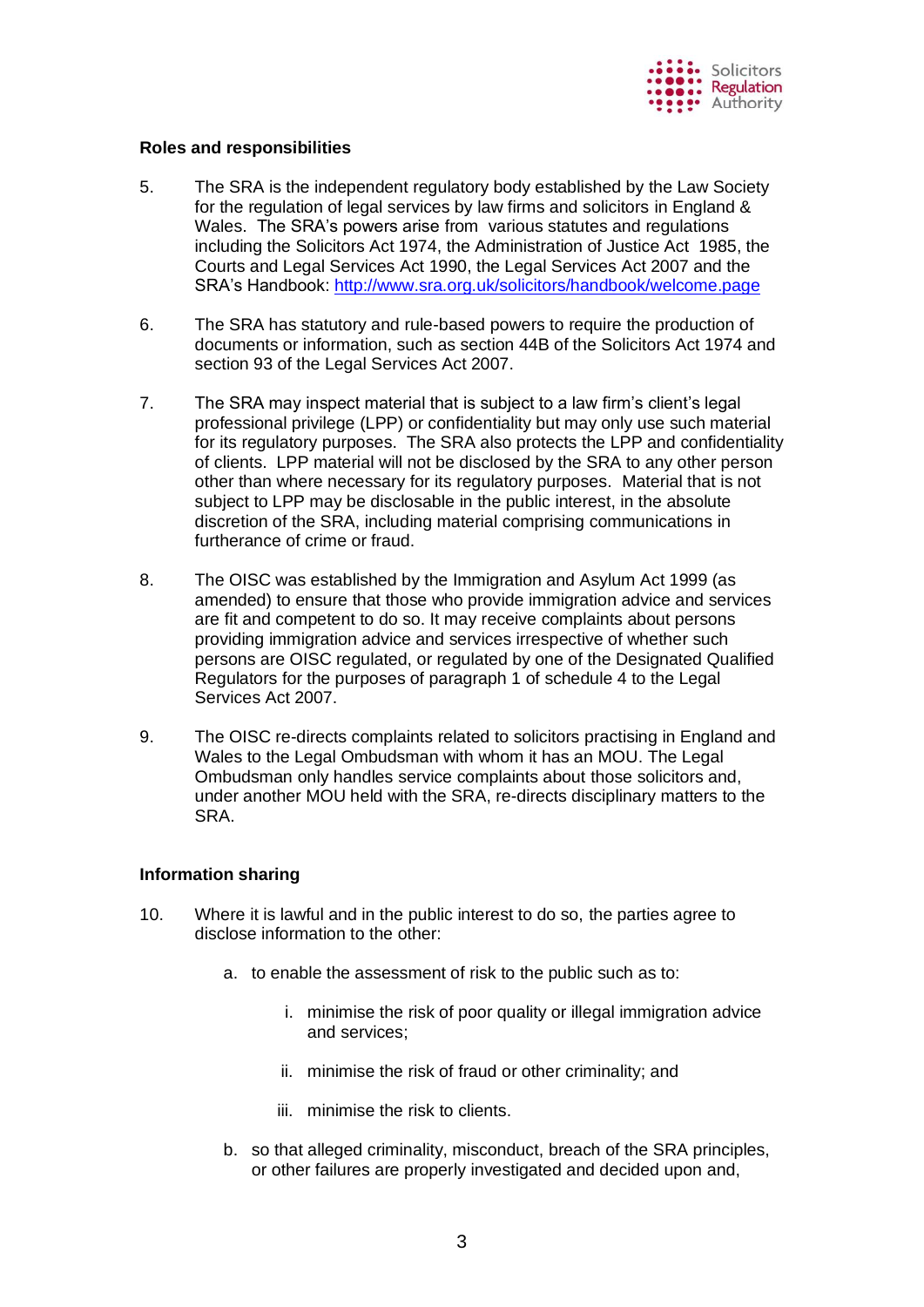

where appropriate, to assist in the prosecution by OISC before the criminal courts and by the SRA before the Solicitors Disciplinary Tribunal;

- c. to ensure OISC knows when we authorise a firm or have concerns about an individual's fitness to provide immigration advice and services;
- d. understand the working practices of each party, including the relationship between persons regulated by the parties in the public interest;

provided that the recipient is reasonably considered able to take regulatory or other proper action upon the information.

- 11. The recipient of information received from the other party will:
	- a. comply at all times with the General Data Protection Regulation (GDPR) and UK data protection legislation and any ICO relevant codes of conduct or certifications ;
	- b. keep the information secure;
	- c. use the information only for proper purposes, such as regulatory, disciplinary, contractual or other legal investigations or proceedings; and
	- d. liaise or co-operate where appropriate to avoid action that prejudices or may prejudice an investigation by another party or person.
- 12. Proper purposes may also include further lawful disclosure of the information such as to persons under investigation, witnesses, legal advisers, other regulators, professional bodies, prosecuting bodies, and law enforcement agencies including the police, HM Revenue and Customs, the Serious Organised Crime Agency (or any body that in future carries out the functions of such bodies).
- 13. The parties agree to ensure that disclosures to the other party are lawful.
- 14. The SRA may seek information from the OISC pursuant to section 44BB of the Solicitors Act 1974 or any analogous or replacement power. Pursuant to S.93 (1) Immigration and Asylum Act 1999 (as amended) the SRA may give the Commissioner information which is necessary for the discharge of the Commissioner's functions.
- 15. The disclosing party also agrees to notify the recipient of:
	- a. any restrictions on the use to which the information can be put, and
	- b. any restrictions which apply to the onward disclosure of the information, and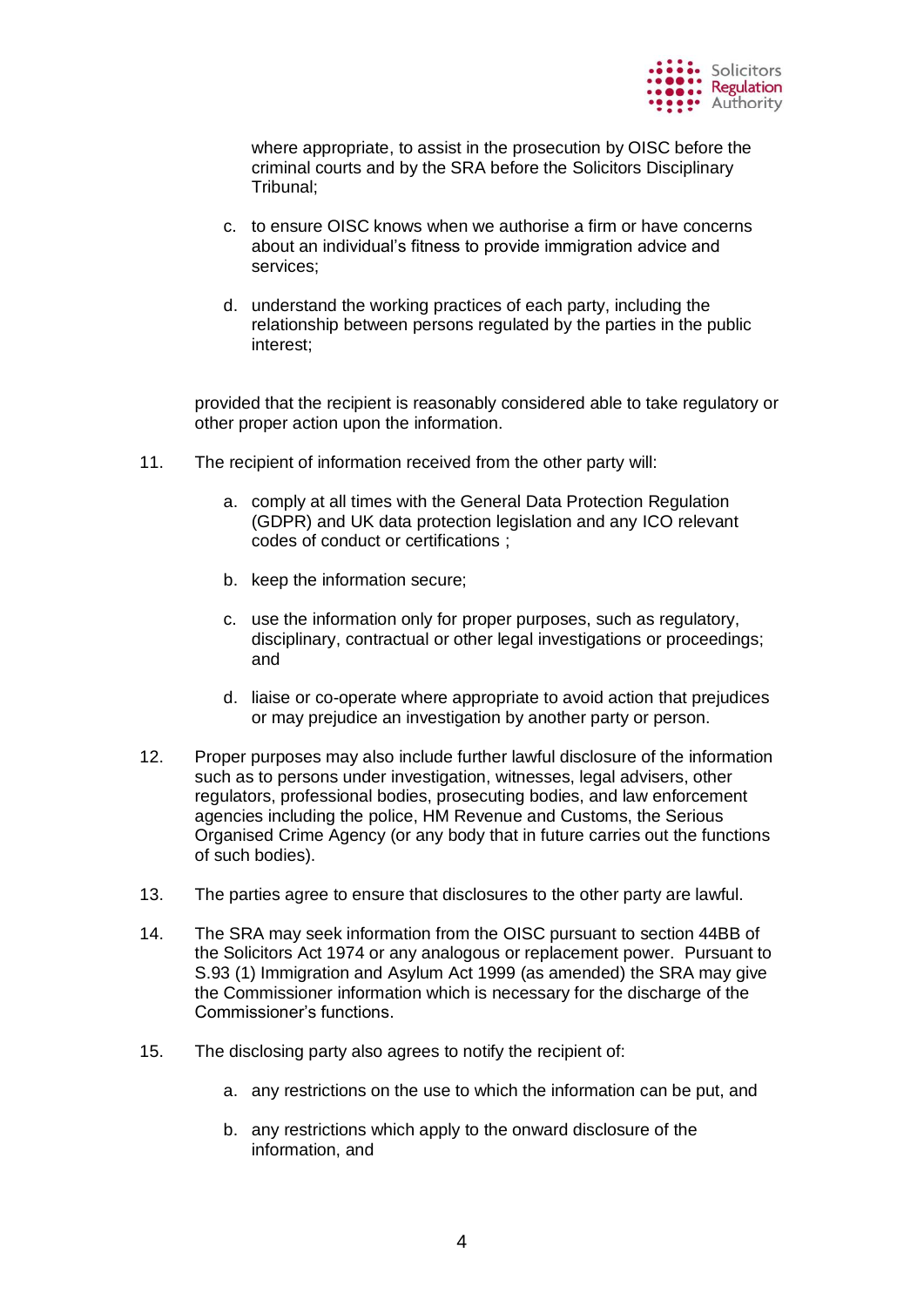

in the absence of such notification, the receiving party may assume that there are no such restrictions (in addition to any restrictions that apply as a matter of law).

- 16. The parties agree that, subject to the disclosure being lawful in each case, and in compliance with the paragraphs above, the information described in paragraphs 10 will be exchanged as provided in those paragraphs.
- 17. In relation to immigration advice and service matters, the SRA will notify the OISC of:
	- a. interventions, as soon as practicable after a formal decision. In most cases, this means the day before the intervention is carried out; in those cases where 'no notice' is given to the relevant practice, notification will be made once the SRA is affecting the intervention;
	- b. a decision to make an application to the Solicitors Disciplinary Tribunal to prosecute a firm or individual within 7 days of the decision;
	- c. the outcome of a prosecution before the Solicitors Disciplinary Tribunal, within 7 days of the decision;
	- d. relevant information about licensable body applicants involving OISC organisations and advisers intending to provide immigration advice or services. Any information of this type will be on a case by case basis;
	- e. A refusal to authorise an individual to provide immigration advice services whether regulated by OISC or not
- 18. The SRA will as far as reasonably practicable assist the OISC with its criminal prosecutions.

#### **Practical exchange of information**

- 19. All information exchanged between the parties is passed via nominated Single Points Of Contact (SPOC). The nominated SPOC for notification of an intervention decision is the Technical Manager of Client Protection. The nominated point of contact for notification of applications to the Solicitors Disciplinary Tribunal and the outcome of a prosecution is the relevant Legal Adviser appointed to the case. In each case, these points of contact will notify the SRA head of the FCIB.
- 20. The SRA has a Fraud and Confidential Intelligence Bureau (FCIB) whose role includes the lawful facilitation of intelligence and information sharing with other bodies. The SRA Head of the FCIB acts as a SPOC in all other cases.
- 21. The SPOC for the OISC is the Intelligence Team Manager.

#### **Additional assistance**

- 22. Either of the parties may request additional co-operation in the following areas, and such requests shall be given due consideration:
	- a. sharing subject-matter expertise;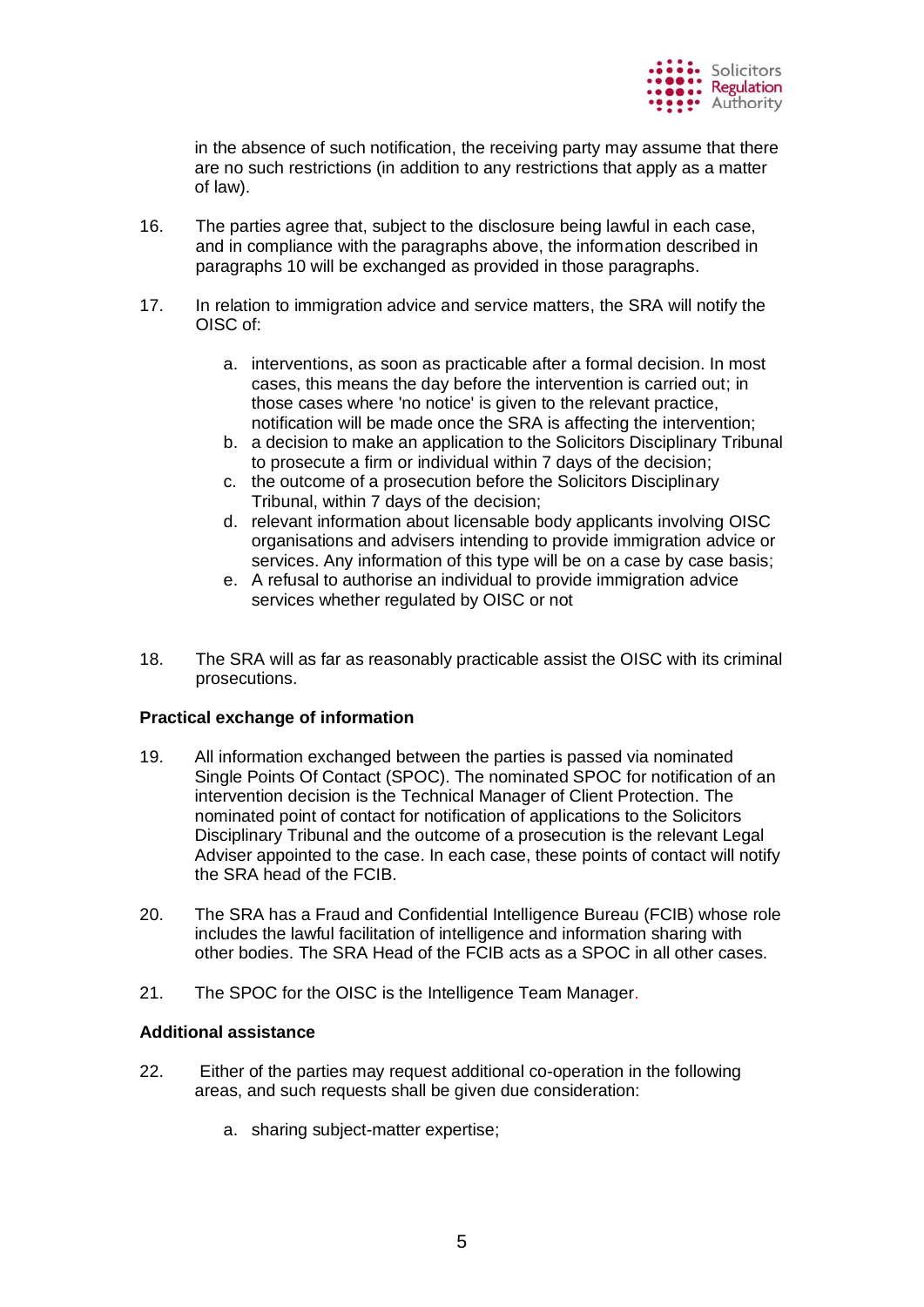

- b. supplying witness statements, expert advice or oral evidence for use or potential use in court or tribunal proceedings;
- c. working together where needed on external communications affecting both parties jointly;
- d. advice and guidance on its rules of conduct and regulatory procedures to each other, particularly in the course of an investigation by either organisation.

#### **Security and assurance**

- 23. The parties agree to:
	- a. only use the data for the purposes for which they have received it;
	- b. store data securely;
	- c. ensure that only people who have a genuine business need to see that data will have access to it;
	- d. report data losses or wrongful disclosure to the SPOCs and/or Data Protection Officers.
	- e. only hold it while it is reasonably necessary to keep it;
	- f. destroy it in line with applicable guidelines;
	- g. provide assurance that they have complied with these principles, upon request.

## **General Data Protection Regulation (GDPR), Data Protection Act 2018 (DPA) and Human Rights Act 1998 (HRA)**

24. Both parties undertake to comply with the requirements of:

a) the GDPR, the DPA and thereafter the General Data Protection Regulation (GDPR) and any relevant ICO codes of conduct or certifications; and b) the HRA; and c) the common law principles of confidentiality and privacy

in the operation of this agreement.

#### **Freedom of Information (FoI) Act 2000**

25. The SRA is not subject to the FoI but in the interests of transparency operates its own Transparency Code. If a FoI request is received in relation in respect of the other party's information the receiving party may inform the other party and invite representations on the potential impact of disclosure.